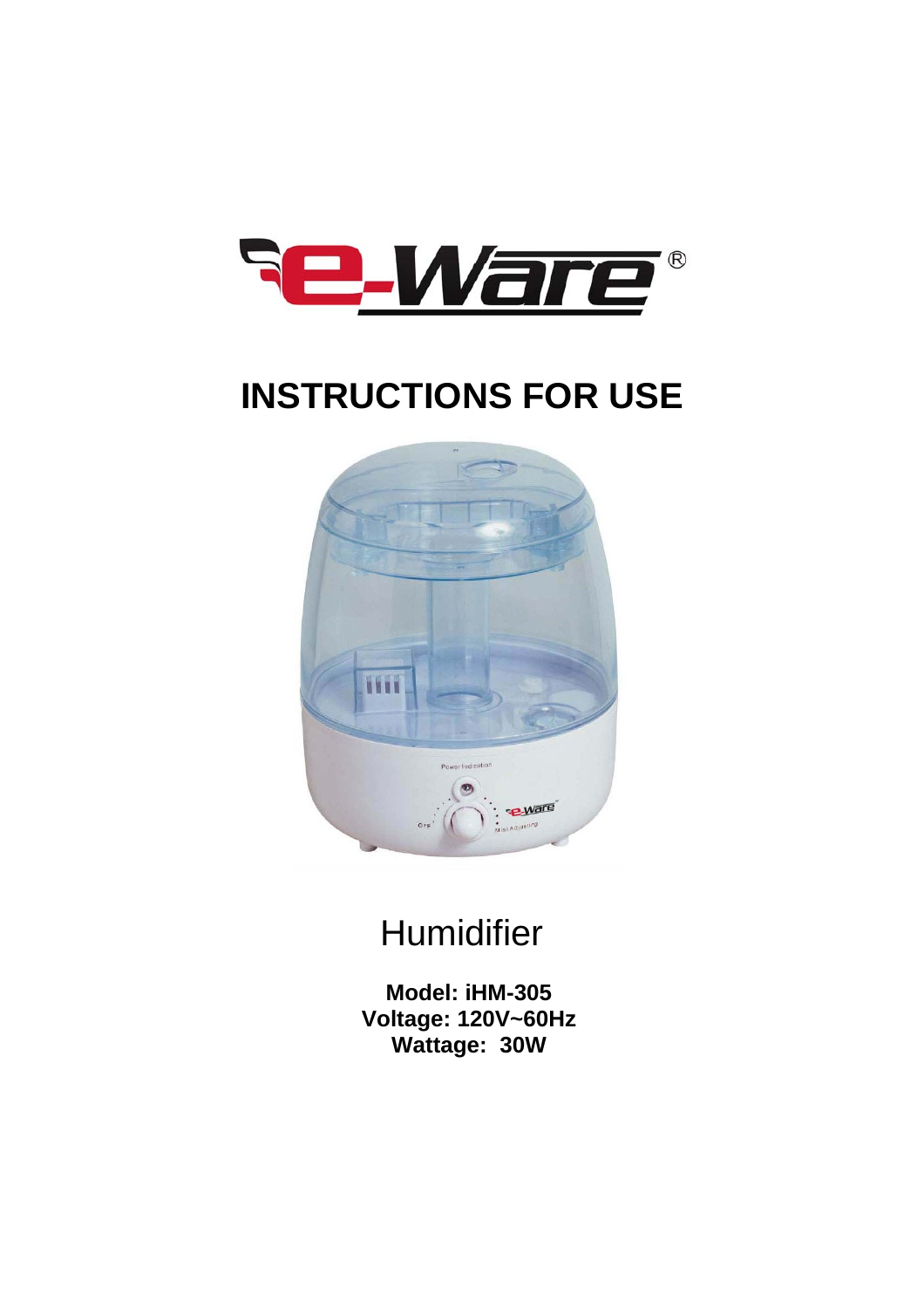# **READ AND SAVE THESE SAFETY INSTRUCTIONS BEFORE USE**

## **INTRODUCTION**

Thank you for purchasing our Humidifier. Each unit has been manufactured to ensure safety and

reliability. Before using for the first time, please read the instructions carefully and keep them for future reference.

## **IMPORTANT SAFETY INSTRUCTIONS**

#### **When using electrical appliances, basic precautions should always be followed to reduce the risk of fire, electric shock, and injury to persons, including the following:**

- 1. Use this humidifier only as described in this manual. Other use which is not recommended may cause fire, electric shock or injury to persons.
- 2. Always have water in the water tank when operating the unit.
- 3. Use only clean, cool tap water to fill the tank. If you have hard tap water, it is strongly suggested to use distilled water.
- 4. Be sure the cap of the water tank is firmly tightened.
- 5. When adding water to the tank, make sure water does not enter the mist output opening.
- 6. During operation, rotate the mist nozzle so it aims away from children, walls and furniture.
- 7. This product is intended for household use ONLY and not for commercial, industrial or outdoor use.
- 8. Do no add medication of any type into the nozzle, base or water tank.
- 9. Do not cover any openings on the unit or insert objects into any openings.
- 10. Do not tilt or tip the unit or attempt to empty or fill while in operation.
- 11. Do not leave the unit unattended in closed rooms as the air could become saturated and leave condensation on walls or furniture. Always leave the room door / window partly open.
- 12. To protect against electric shock, do not immerse unit, plug or cord in water or other liquids.
- 13. This appliance has a polarized plug (one blade is wider than the other). To reduce the risk of shock, this plug is intended to fit only one way in a polarized outlet. If the plug does not fit fully in the outlet, reverse the plug. If it still does not fit, contact a qualified electrician. DO NOT attempt to defeat this safety feature.
- 14. Keep the cord away from heated surfaces and areas where it could be walked on or tripped over.
- 15. Use only a 110-120V AC outlet
- 16. Close supervision is necessary when any appliance is used by or near children.
- 17. Turn the unit OFF and unplug from the outlet when not in use, when moving from one location to another and before cleaning.
- 18. To disconnect, turn the unit OFF first, grip the plug and pull from the wall outlet. Never pull the plug by the cord.
- 19. Do not operate the humidifier in the presence of explosive and/or flammable fumes.
- 20. Do not place the humidifier or any parts near an open flame, cooking or other heating appliance.
- 21. Do not operate humidifier with a damaged cord or plug, or if the product malfunctions, or dropped and damaged in any manner.
- 22. The use of attachments not recommended by the manufacturer may be hazardous.
- 23. Place the humidifier on a flat, level surface away from direct sunlight.
- 24. Do not operate if the housing is damaged.
- 25. A loose fit between the AC outlet (receptacle) and plug may cause overheating and a distortion of the plug. Contact a qualified electrician to replace loose or worn outlet.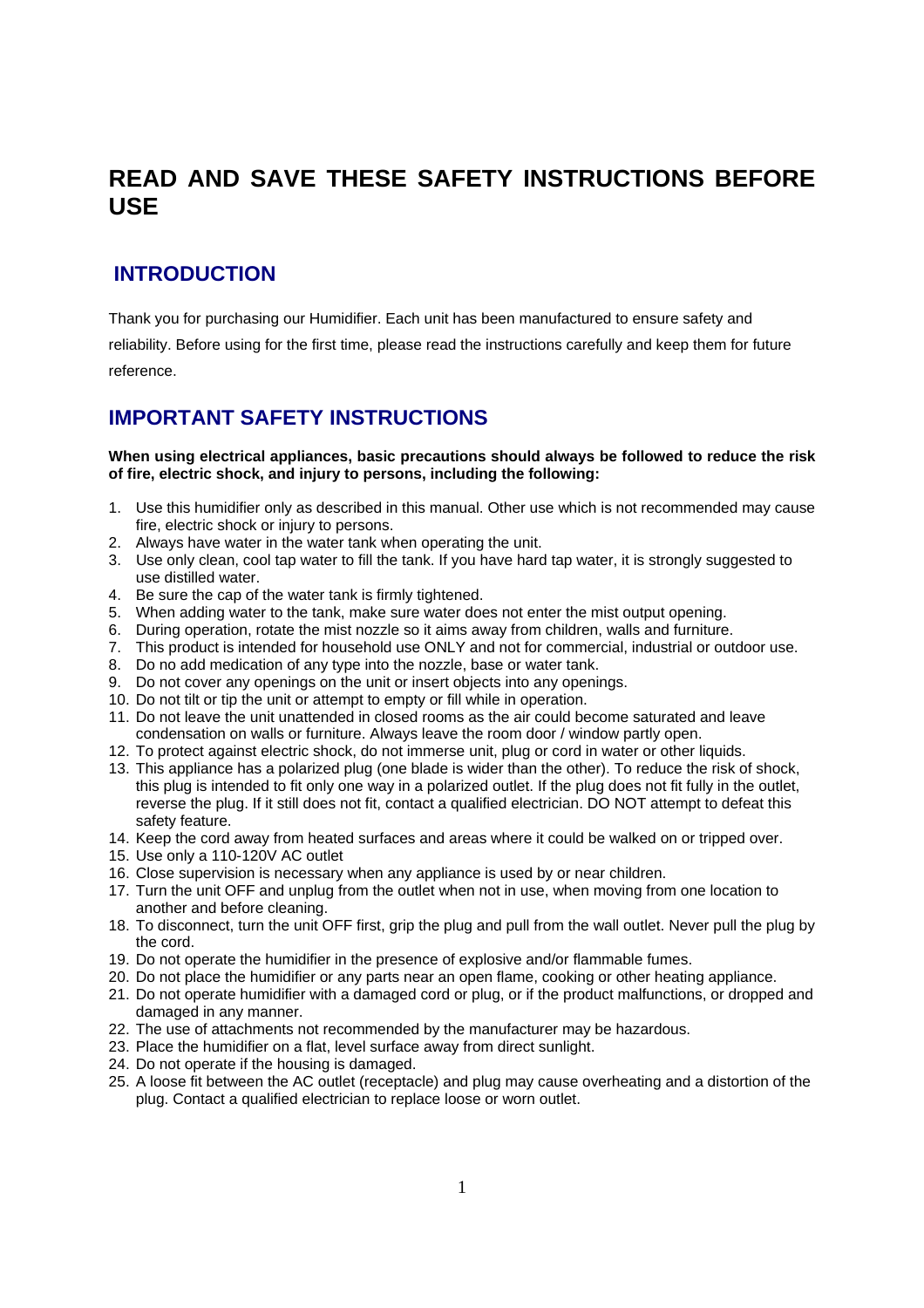**To prolong the life of this humidifier, using distilled water is highly recommended. Do not add fragrance or oil in the water, it will cause the machine to malfunction and void the warranty.** 

## **NOTE ON HUMIDITY LEVEL**

- It is best to keep the humidity level between 30~50 percent of relative humidity.
- The comfort level of humidity will vary from room to room and with changing room conditions.
- In cold weather, windows and even some walls may fog or develop frost from excessive indoor humidity. If this occurs, reduce the mist intensity setting to avoid damage from condensed water dripping on windowsills.
- Too much humidity in the room may allow moisture to accumulate on surfaces where bacteria and fungi can grow. Moisture that gathers may also damage furniture, walls and wallpaper.
- To eliminate excessive humidity, especially in smaller rooms, leave the room door open and adjust the mist intensity control accordingly.

## **PARTS IDENTIFICATION**

## **Unit**

| Mist Nozzle                            |  |
|----------------------------------------|--|
| Water Tank $-$                         |  |
| Power Indicator                        |  |
| <b>Power/Mist Intensity</b><br>Control |  |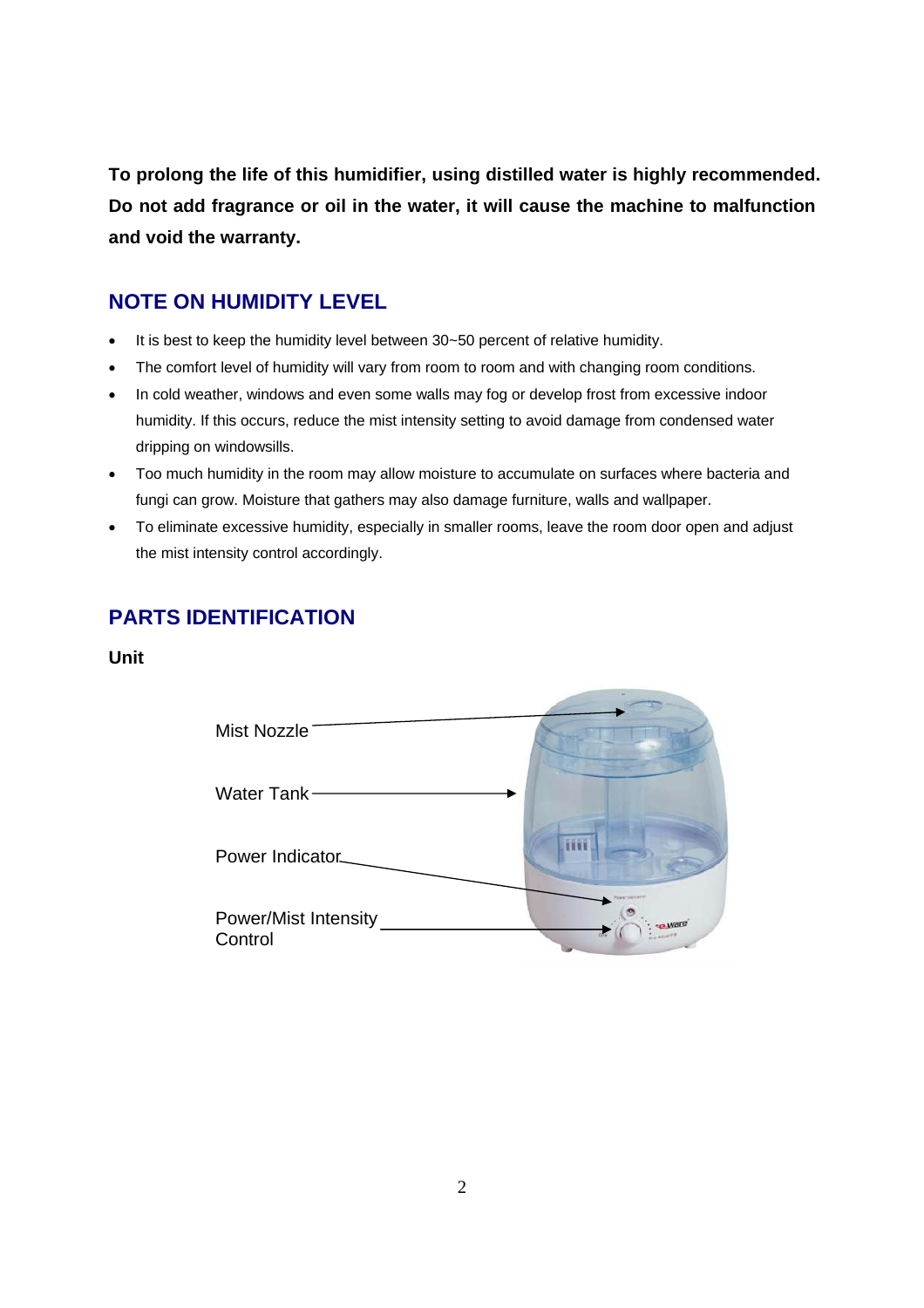## **OPERATING INSTRUCTIONS**

- Remove water tank by grasping firmly and pull upwards.
- Turn water tank over and turn the cap counter-clockwise to open. Fill with COOL tap water or DISTILLED water. DO NOT USE HOT WATER. *Do not add fragrance or oil in the water – it will cause malfunction of the unit!*
- Replace the fill cap by turning clockwise do not over tighten.

### *NOTE:*

- When carrying a filled water tank, place one hand under for support.
- Place water tank back in place, making sure the tank is correctly aligned with the body.
- Plug in power source and the Power Indicator will light up.
- Turn the Power/Mist Intensity knob clock wise to turn on. You will hear a "click".
- To adjust mist intensity, turn the Power/Mist Intensity knob accordingly. Farthest right is highest mist output.

### **NOTE:**

- Once the water tank is in place, do not attempt to move the humidifier. If it has to be moved, unplug the unit and drain water from the base before moving.
- Once the water tank is in place or during operation, do not attempt to pick up the water tank. To move the unit or add water to the tank, first unplug power and drain water from the base.
- Pay attention to the water level add water when low.

## **STORAGE**

- Save the box for off-season storage.
- Clean the tank, reservoir and all part thoroughly and dry before storage.
- If water is left in the unit during storage, it may harden and leave deposits that may affect the unit from operating properly.
- Leave the cap of the water tank loose. This will prevent the cap and gasket from sticking together and prolong the life of the gasket.

## **TROUBLESHOOTING**

The item is not producing mist.

- Check if unit is powered on.
- Turn the mist intensity level higher (clockwise)
- Check if water is in the tank.
- If there is water in the tank, the water level in the base is too full. Unplug unit, remove tank and pour out water in the base.
- Check if water tank is properly placed onto the body.